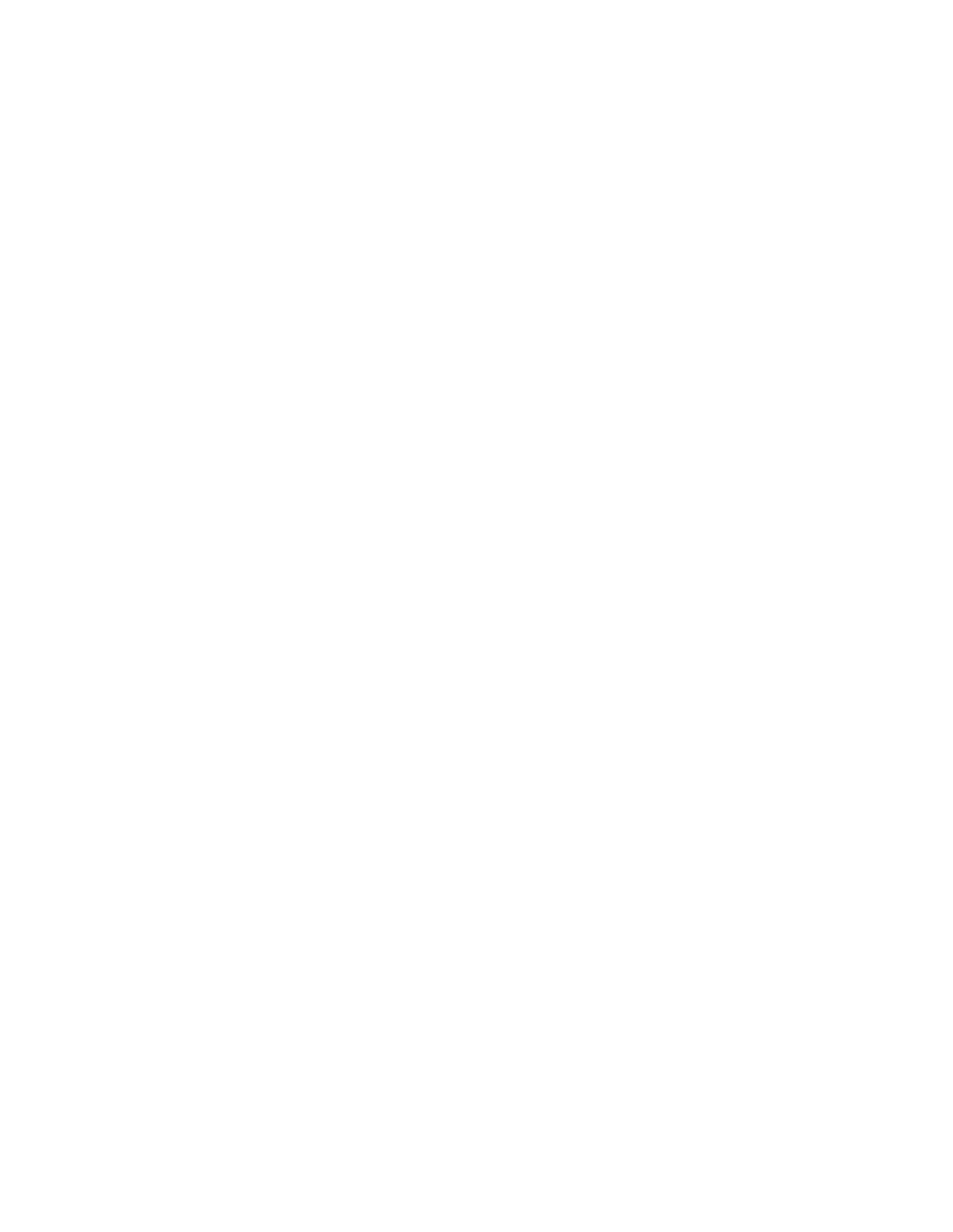### **Introduction**

Homeowner remodeling expenditure is currently estimated at \$280 billion dollars a year, accounting for almost 40 percent of all residential construction and improvement spending and more than 2 percent of the U.S. economy. Given the relative size and importance of the home improvement industry, there is a surprisingly limited amount of data available on a consistent and timely basis. The primary source of data, the Commerce Department's quarterly survey *Expenditures for Residential Improvements and Repairs*, commonly referred to as the C-50 report, is generally released several quarters after the reference period and the quarterly numbers are unusually volatile. In an effort to improve the timeliness and stability of the data series, the Joint Center for Housing Studies developed the Remodeling Activity Indicator (RAI), which estimated current activity and expenditure. While this and other efforts helped provide the industry with timely and stable estimates of remodeling activity, there was still no indicator to provide a forward-looking approach to measuring the industry. There have been some attempts at developing longer-term forecasts using econometric models, but there has been little work done in the field of near-term projections of activity.

This paper describes the process for developing the Leading Indicator of Remodeling Activity (LIRA), designed to estimate quarterly current and future home improvement expenditures by homeowners. The indicator, measured as an annual rate-of-change of its components, provides a short-term outlook of remodeling activity, with a horizon of three quarters. Like all leading indicators, it is intended to also signal turning points in the business cycle of the home improvement industry.

### **I. Research Context**

### **Leading Indicators and Business Cycle Theory**

One of the main characteristics of leading indicators is their ability to predict upturns and downturns in activity. A leading indicator, therefore, must not only *lead* a sector in the business cycle, but also be able to accurately predict its turning points. Accurately forecasting the cyclical nature of an industry however, is difficult. For one thing, "cycles" is a rather misleading concept, as the peaks and troughs don't tend to repeat at regular time intervals. The lengths (from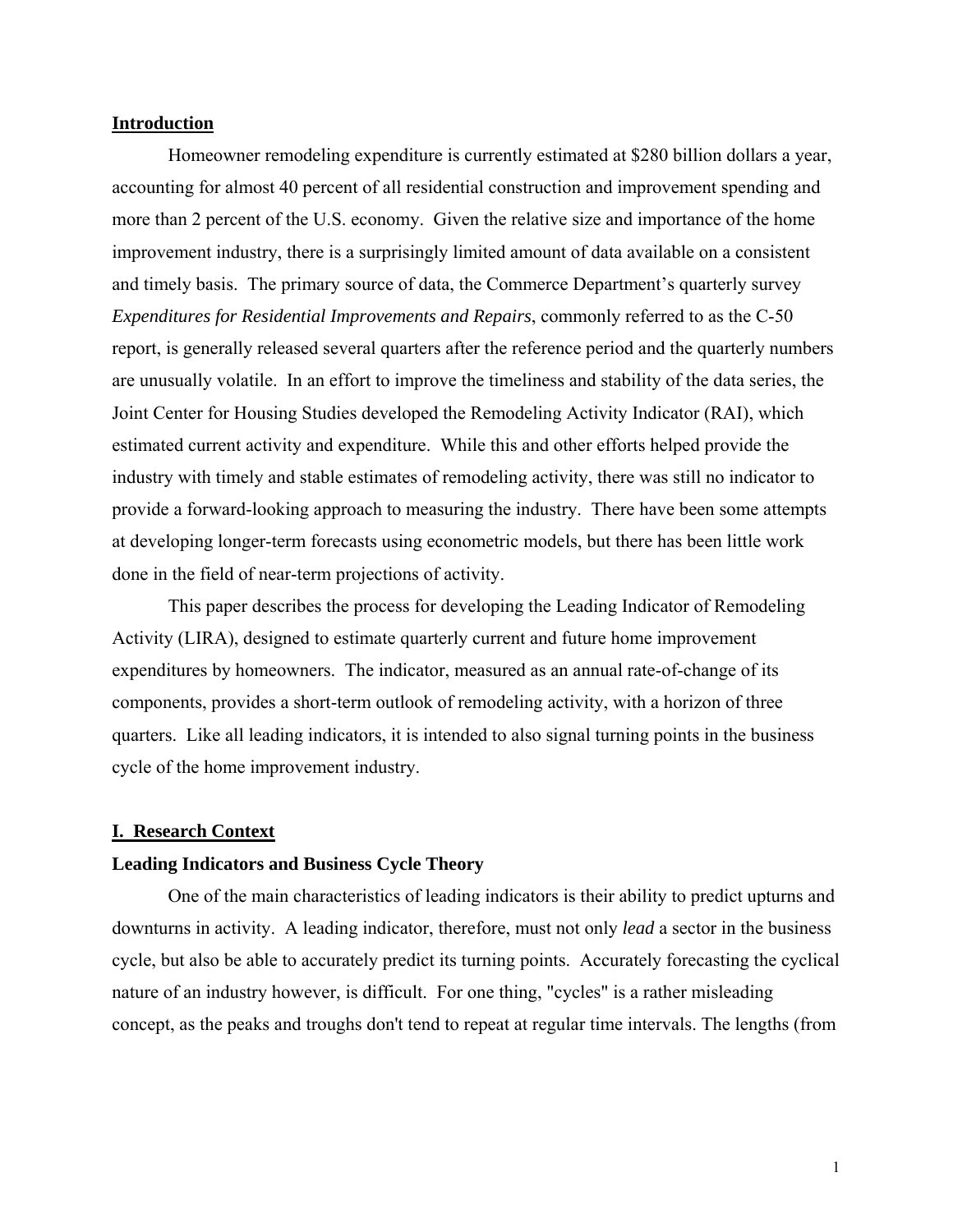peak to peak or from trough to trough) vary, so cycles are not mechanical in their regularity.<sup>1</sup> Moreover, the various drivers of a given industry can have different cycles, making it difficult to understand what the aggregate effect will be. For these and other reasons, leading indicators can be a tricky and sometimes a fairly inexact science. They do however, provide a good estimate of trends and general levels of activity.

Several approaches to leading indicators have been produced in both academic and industry literature. One of these approaches is the technique used by the Conference Board, the organization that manages the most popular and widely-cited leading indicator on the U.S. macroeconomy. This technique, which has been mimicked by many other efforts measuring national and international macroeconomic and sector-specific activity, consists of building a diffusion index based on the change of a series of input variables. $2$ 

Another approach, spearheaded by Stock and Watson, utilizes a vector autoregressive technique to specify a statistical model. The model is based on the notion that the co-movements in many macroeconomic time series can be captured by a single unobserved variable representing the overall state of the economy. The result, named the Experimental Coincident Indicator, measures the probability of a recession in a given time period. The Experimental Leading Index (XLI), based on seven leading indicators, is a forecast of the percentage growth of the coincident index (at an annual rate) for the following six months.<sup>3</sup> While the Stock Watson leading indicator (XLI) and related series were retired in December 2003, several successors using similar methodologies are available, most notably the Chicago Fed National Activity Index (CFNAI).

### **II. Research Challenges**

### **Introduction of new data series**

The development of this project was borne mostly from the need for a reliable leading indicator for home improvement activity: however, the recent introduction of several new, relevant data series made this effort particularly important and timely. Several new data series relating to remodeling activity have recently been released, contributing to a relatively barren

 $\overline{a}$ 

<sup>&</sup>lt;sup>1</sup> Banerji, Anirvan, 1999. For a more complete description of modeling business cycles please see: Gordon, Robert 2005; Klein et al. 1990; Moore, Geoffrey 1983; and Romer, Christina 1999.<br>
<sup>2</sup> See Conference Board website (www.conference-board.org) for further detail on methodology.<br>
<sup>3</sup> See Steek, Land M. Wetson 1990 and 2003.

 $3$  See Stock, J. and M. Watson 1990 and 2003.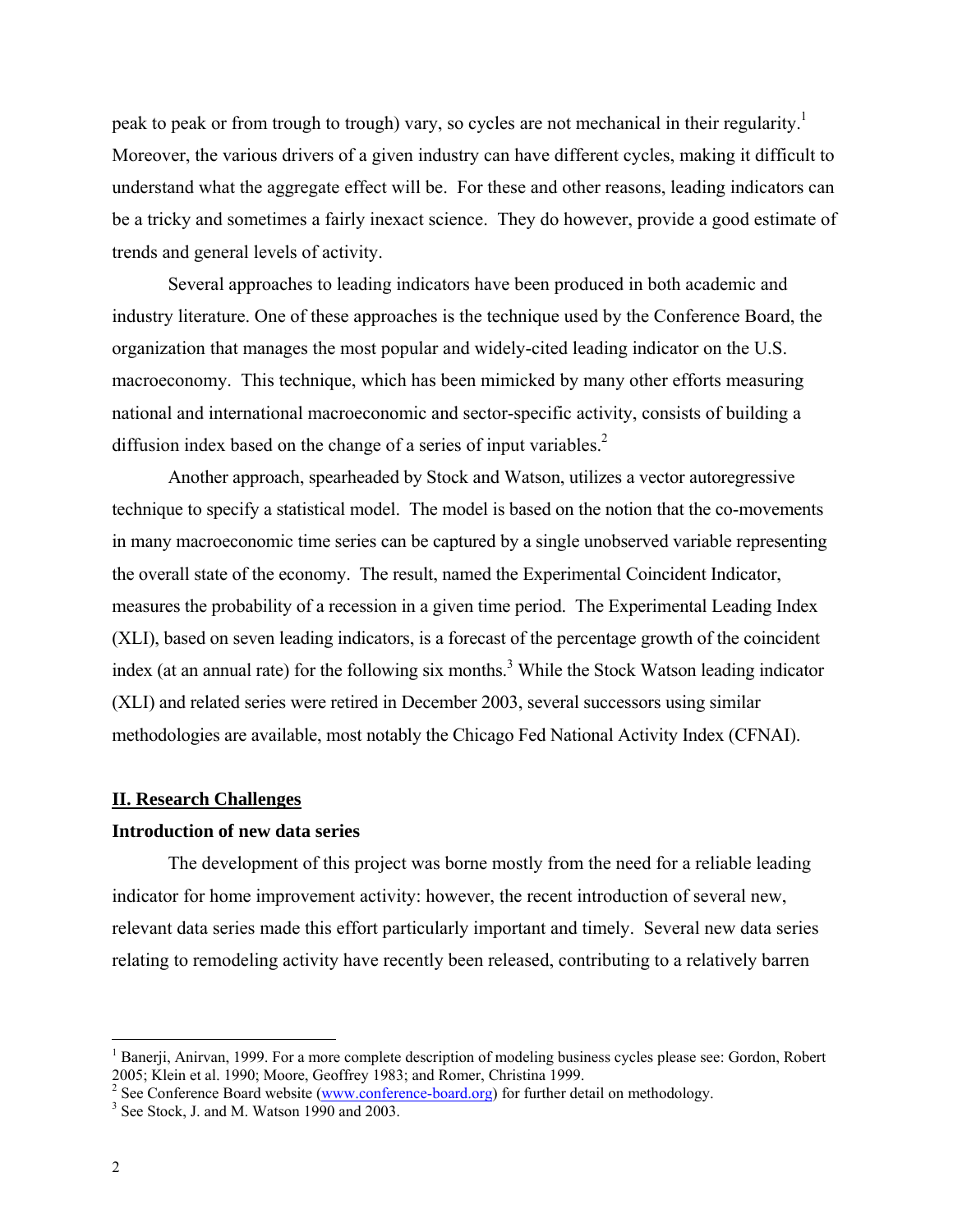landscape of remodeling-specific data. Because data specific to home improvement activity is so limited, capturing remodeling trends through these sources provides a unique opportunity.

In recent years, the National Association of Home Builders has produced the Remodeling Market Index (RMI), a survey that asks professional remodelers about their current and future business expectations. Similarly, in March of 2005, the National Association of Realtors debuted a new Pending Home Sales Index (PHSI), which measures home purchase contract activity. Because of their potential ability to measure remodeling activity, and particularly because of their potential lead of this activity, the consideration of these and other variables is important.

Also, beginning with the third quarter of 2006, Freddie Mac began releasing quarterly cash-out volume statistics for home mortgage refinancing. The data are available for the U.S. from 1993 and include statistics on cash-out volume as a percentage of refinance originations volume, estimates of total home equity cashed out, and estimates of the total increase in first lien mortgage debt due to cash-outs and consolidation of existing second mortgages. Studies<sup>4</sup> have shown that a significant share of homeowner improvements is financed through cash-out withdrawals from the refinancing of their home.

The challenge presented with these data series however, is that the historical time series is very short. Short data series can present a number of problems in developing leading indicators, and most notably, the relationship between the indicator and measured outcome may be volatile. For that reason, some econometric or statistical techniques become difficult to implement, and the results are challenging to interpret. Given the priority in the inclusion of the new data series, however evaluating the tradeoff was necessary.

### **Volatility of C-50 Series**

<u>.</u>

Exacerbating the difficulty in measuring the cyclical nature of remodeling activity is the unusual volatility of the C-50 data. Because the C-50 numbers are the only publicly-released national series available on a quarterly basis, the leading indicator was designed to lead the C-50 numbers. As Figure 1 below reveals, the C-50 data series is a particularly volatile series, with reason to believe that much of this volatility is random.

The data for the household survey of the C-50 are obtained from household members as part of the Consumer Expenditure Surveys (CES) conducted by the Bureau of Labor Statistics.

<sup>4</sup> See Martin-Guerrero, Alvaro 2004; Canner et al. 2002.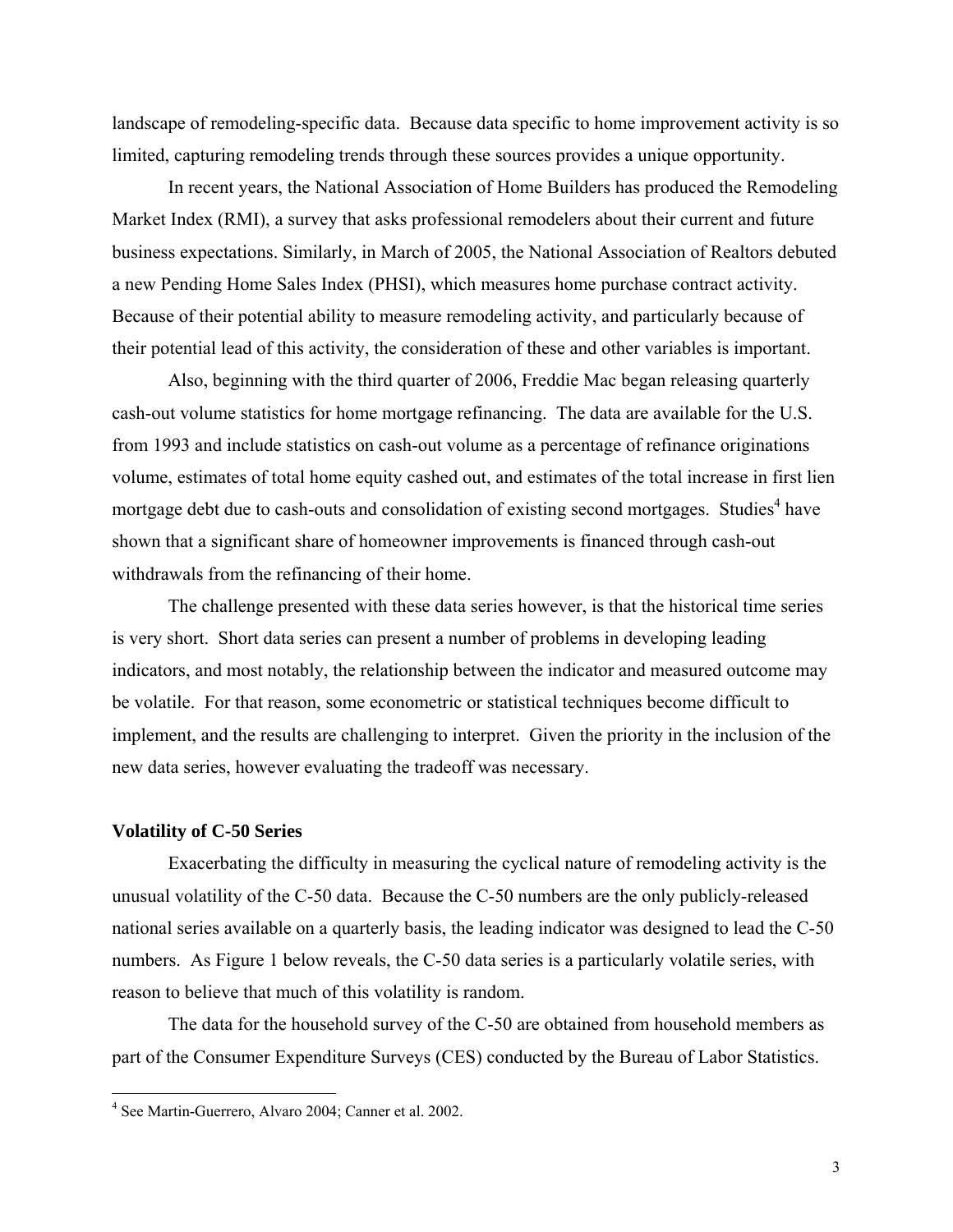The expenditures covered by the survey are those that respondents can be expected to recall fairly accurately for three months or less, including expenditures for maintenance, repairs and improvements of residential property. Each sample household is interviewed once per quarter for five consecutive quarters.<sup>5</sup>

One of the major sources of volatility of the C-50 numbers is the size of the sample. The survey targets about 7,500 housing units for interviews per quarter, of which about 4,000 are owner-occupied. This sample is then weighted up to the national total. This effort is problematic for a few reasons. For one, a smaller sample has a higher sample error. Sampling error reflects the fact that only a subset was surveyed rather than the entire population. Smaller samples, therefore, have a higher likelihood of either missing households with large expenditures, or including them and therefore overestimating national expenditures. Because the CES is designed to gather information on small, frequent purchases such as food and clothing, it is often hard to get an accurate measure of large, relatively infrequent expenditures such as remodeling. In 2005, for example, remodeling expenditures of \$20,000 accounted for over 60 percent of annual expenditures. Likewise, expenditures of \$50,000 accounted for over 40 percent of annual expenditures. $6$  Only about 2.5 percent of homeowners report levels of expenditure of \$20,000 or more, and less than one percent of homeowners account for spending of \$50,000 or more. For example, if a household in the survey undertakes a very large remodeling project in a given quarter and that household has a high weight to the national total, remodeling expenditures in that quarter will be very high. If that same household has no activity the next quarter, the weighted totals will drop significantly.

<sup>&</sup>lt;sup>5</sup> See U.S. Census website, "Survey Methods and Reliability of Data" appendix.

<sup>6</sup> JCHS tabulations of the 2005 American Housing Survey.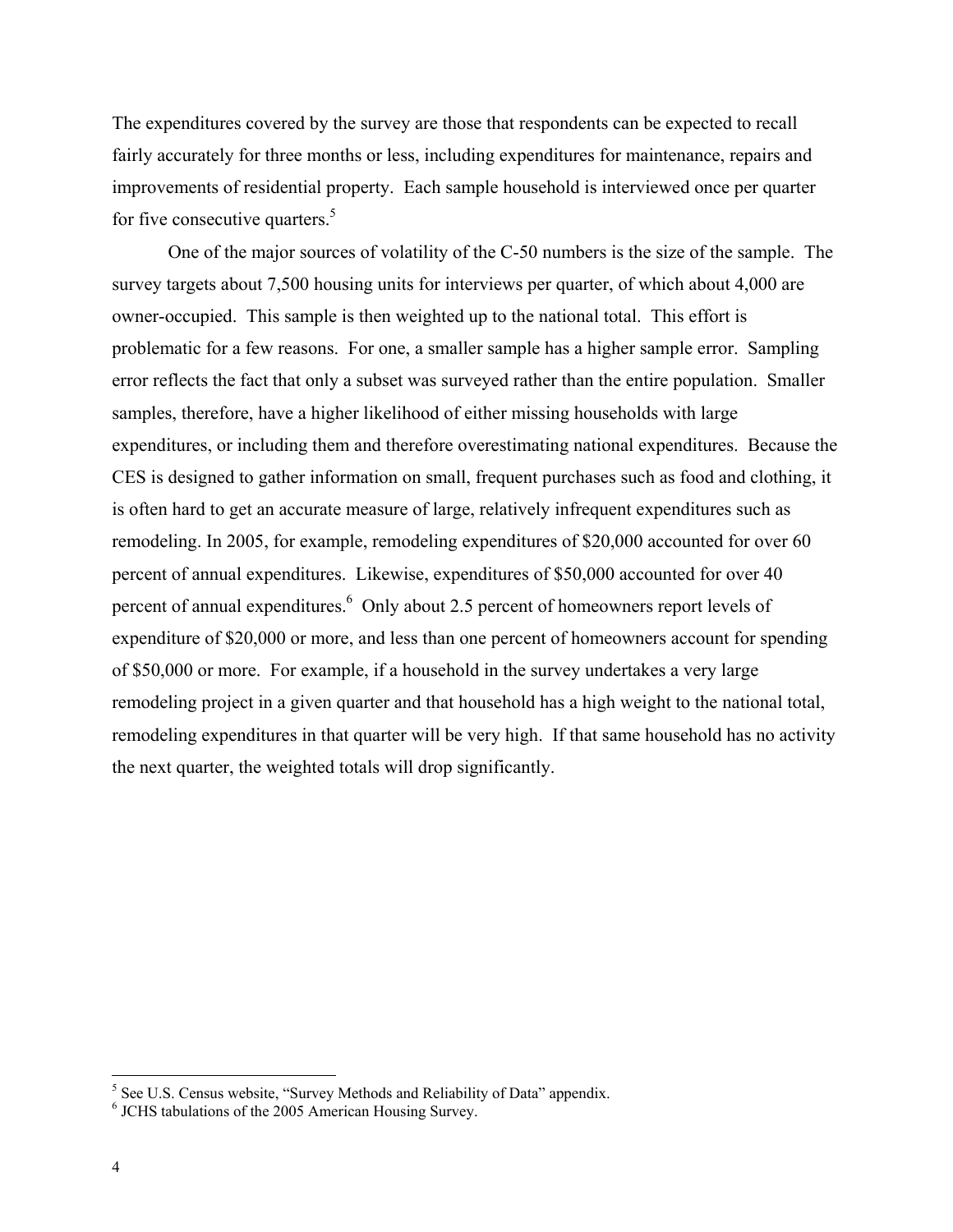

**Figure 1: Quarterly Home Improvement Data is Particularly Volatile**

Source: U.S. Census Bureau, Construction Statistics, C50 series

Furthermore, the C-50 series does not seem to consistently exhibit the same cyclical nature of the broader economy. In the two national economic recessions since 1990, the C-50 showed very small declines. To some extent, this may be an example of the particularly resilient nature of the remodeling industry. On the other hand, there may be issues in the measurement and methodology of calculating the C-50 that are masking "real-life" downturns that are more in line with the broader economy. In both cases, this presents a particular challenge in the development of the leading indicator.

If the leading indicator is to use the C-50 as it benchmark, and attempts to predict its cycles, this task becomes increasingly difficult with the particularly high random volatility of the data series. For that reason, the methodology in developing the LIRA is one that attempts to predict the general trend of activity, but reduce some of the random volatility of the benchmark series to create a series that is more stable and hopefully more closely aligned with actual activity and expenditure levels.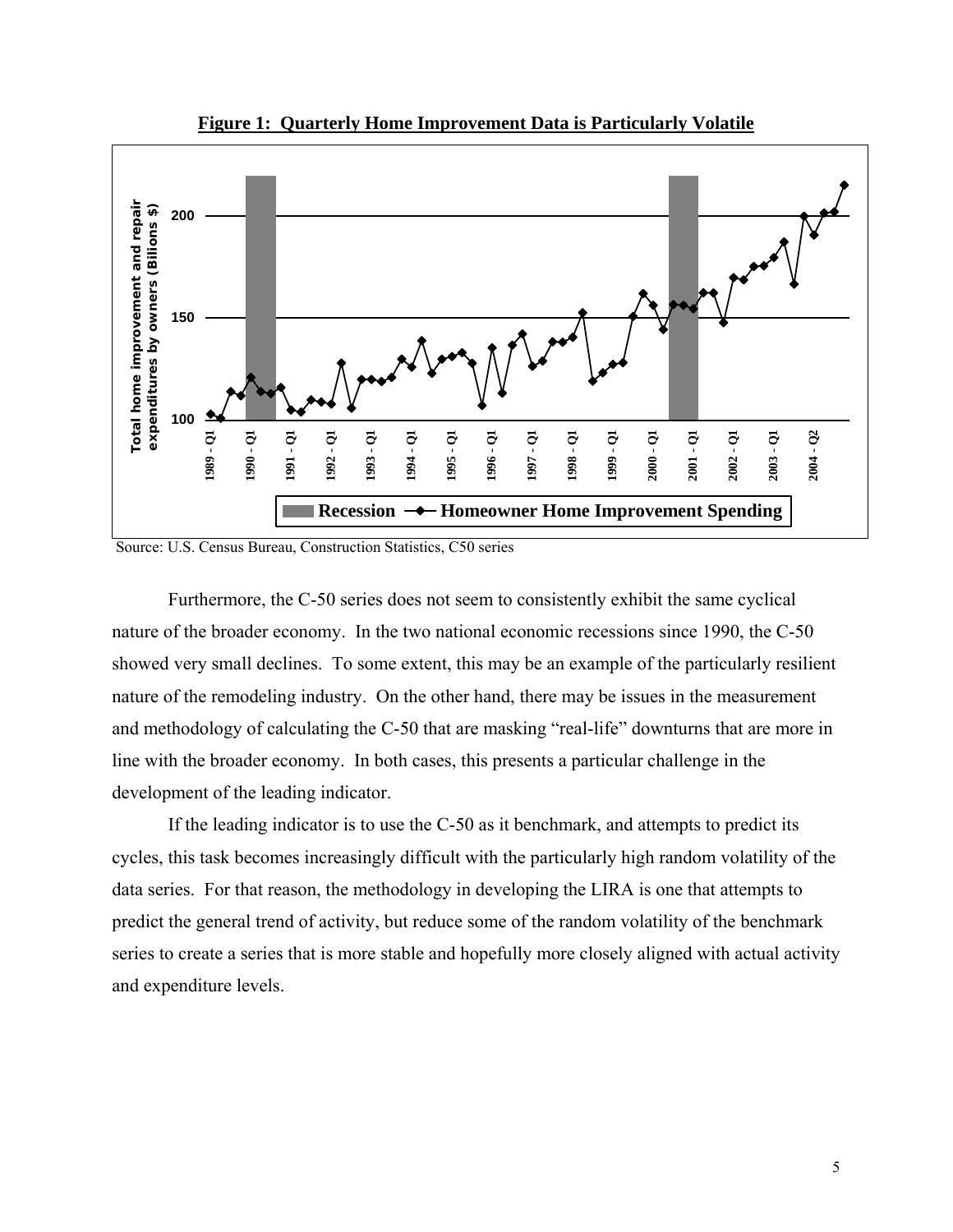# **III. Developing the Leading Indicator: The Theoretical Approach Overview of the Method of Developing the Leading Indicator**

The LIRA was created to provide the home improvement industry with a timely and accurate estimation of changes in spending activity by homeowners, as well as an estimate of near-term activity, with a horizon of three quarters. On a quarterly basis, the LIRA tracks the annual volume of homeowner expenditures in home improvements and repairs from the C-50 series using the four-quarter moving averages of several indicators that are associated with homeowner maintenance and improvement activity. The annual rates-of-change for the input components of the LIRA are lagged differentially, meaning that they have a different timing relationship with home improvement spending. This relationship was determined by evaluating which lag produced the best correlation with annual rate-of-change of homeowner remodeling expenditures. The input variables were then weighted according to their correlation with the C-50 series and their volatility. Finally, the components were integrated into one four-quarter rate of change that constituted the LIRA.

### **Identification of Candidates for Input Variables**

The first phase of the project involved building a list of potential inputs. The identification of input components derived from the following criteria: they needed to have direct or indirect influence on remodeling activity, and they needed to have a significant lead on the activity. In other words, they needed to be drivers of remodeling activity. To begin, a list of broad categories of indicators that were thought to be drivers of the remodeling industry was established. These categories were as follows: consumer plans for future remodeling, professional contractor sentiment on future business activity, housing market activity, macroeconomic conditions, financial market conditions, and consumer confidence.

Consumer plans for future remodeling have obvious implications for the outlook on the remodeling market. It is also important to capture housing market activity, as remodeling expenditure tends to move in tandem with other housing market activity. In addition to remodeling- and housing-specific inputs, some macroeconomic and financial indicators were included to capture broader economic trends. While the remodeling market tends to move closely with the home building market, remodeling activity does tend to be a bit more resilient than new construction. The inclusion of other economic factors therefore allows us to capture future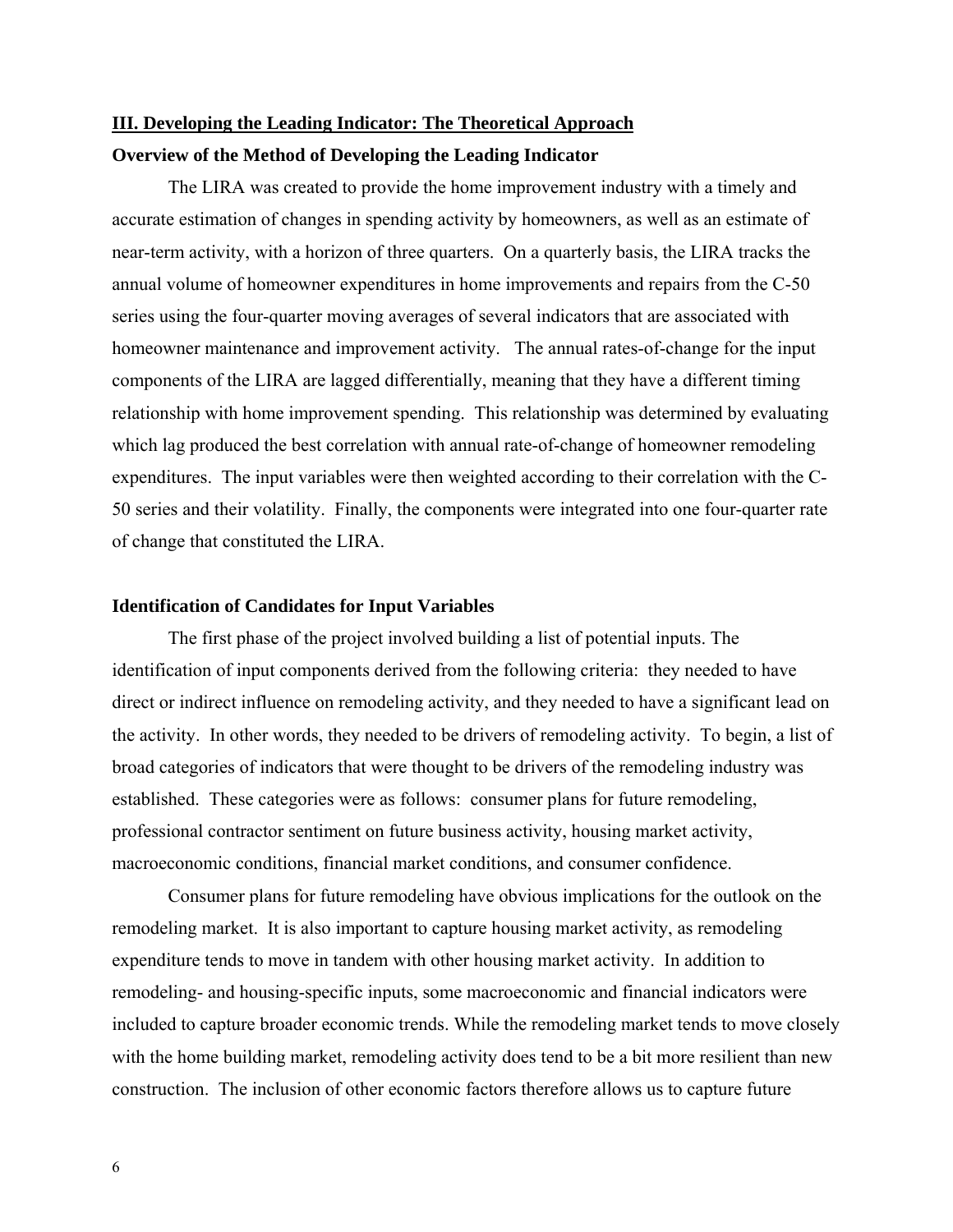changes to the remodeling industry that are not present in other aspects of the housing market. Additionally, macroeconomic and financial health variables capture some of the cyclicality in the general economy that remodeling-specific variables might not.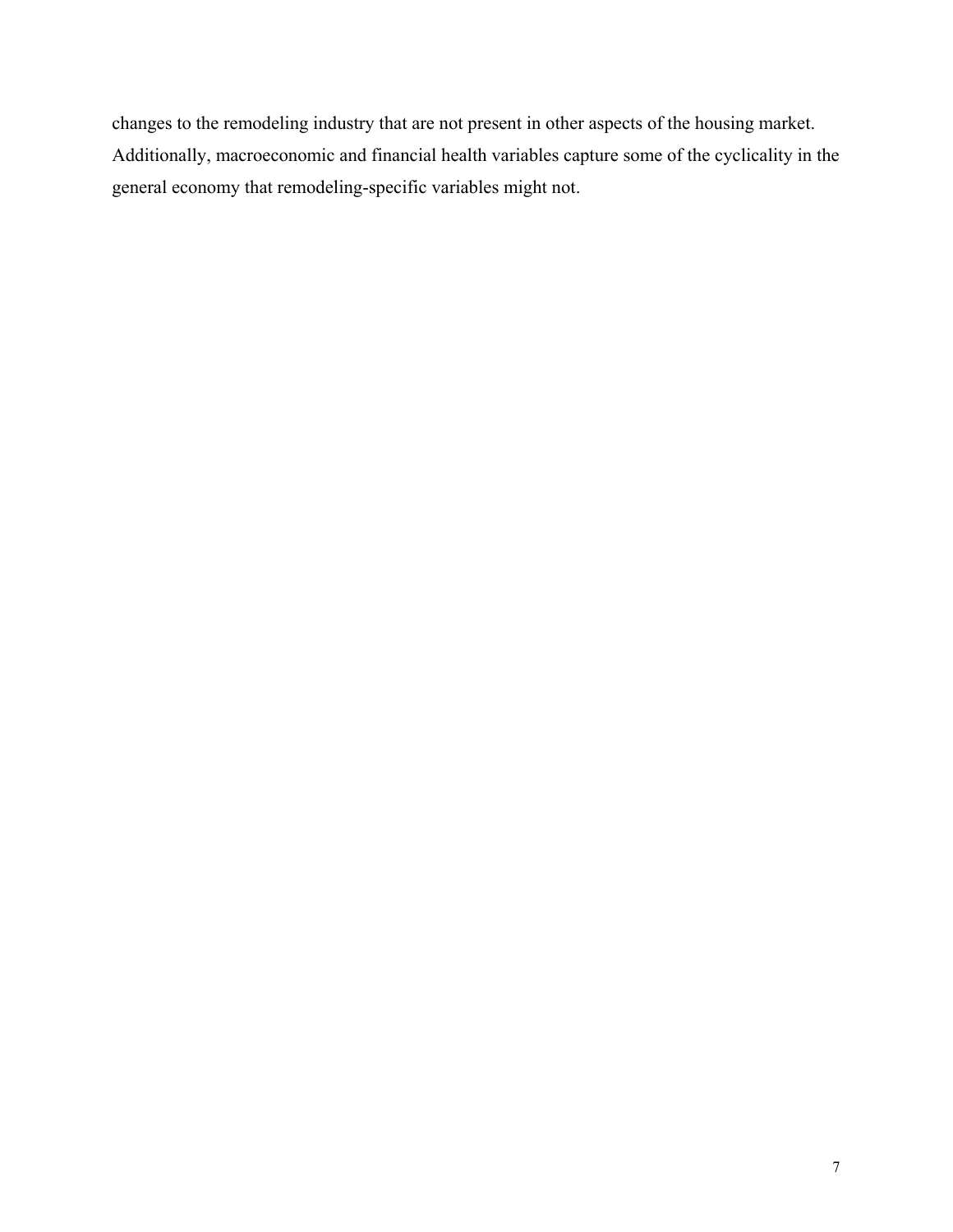# Remodeling-Specific Candidates NAHB's Remodeling Market Index Residential Remodelers Employment: Hours worked at remodeling firms Consumer and Professional Confidence Dow Jones Business Barometer University of Michigan Consumer Expectation Index Conference Board Consumer Expectation Index General Construction and Housing-Related Industry Existing Home Sales Pending Home Sales Index New Homes Sold Existing One Family Homes Sales Price Total One Unit Starts Manufacturer New Orders for Electrical Appliances, Wood Products, and Construction Services Financial Market Conditions Mortgage Bankers Association's Weekly Mortgage Application Survey (refinance) Freddie Mac: Refinance Share of Mortgage Applications Prime rate 30-year conventional mortgage rate 10 year treasury note 30 year treasury bond House Price Appreciation and Equity Measures OFEO Purchase-Only House Price Appreciation Index Freddie Mac House Price Appreciation Index Federal Reserve Flow of Funds: Owner's Equity in Real Estate Macroeconomic and Cyclical Indicators ECRI Weekly Leading Index ISM Manufacturer's Survey Consumer Price Index, Core Total National Employment Dow Jones Industrial Average Price at Close

### **Table 1: List of Input Candidates**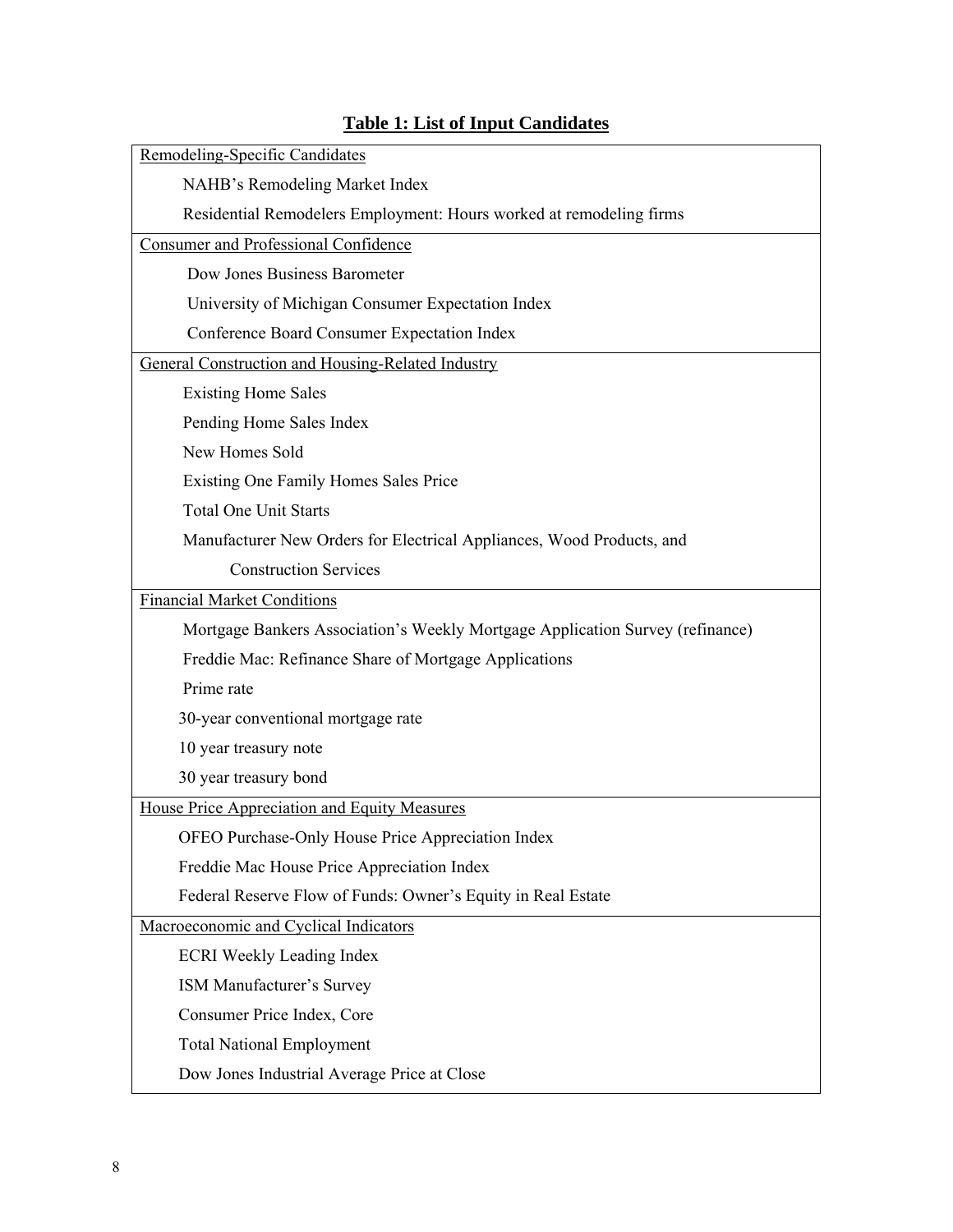### **IV. Developing the Leading Indicator: Calculation Methodology**

### **Finalizing Input Variables**

The second phase of the project deals with statistical analysis. Once the long list of potential variables was established, a series of tests were undertaken. The inclusion of potential inputs was based on three considerations: economic significance, statistical relationship, and timeliness of the release relative to that of the indicator. When testing statistics variables, there are a few statistical tests that can be utilized. The first and most common is correlation analysis. Correlations allow one to understand how closely the two data series move together. While it does not necessarily reveal the explanatory power of the variable, it does associate the trends of the two series. Thus, it was important to find indicators that led remodeling activity and had high correlations with the indicator.

Upon running correlations, the best were chosen from each category of candidates. In some cases, there were no candidates whose correlation was strong enough, and there were therefore no candidates selected from that category. The variables with the highest concentrations were then tested in a regression analysis context, checking their significance with a t-statistic, as well as their explanatory power on the reference series.

After the testing potential inputs, the final list consists of nine inputs with varying leads (see Table 2).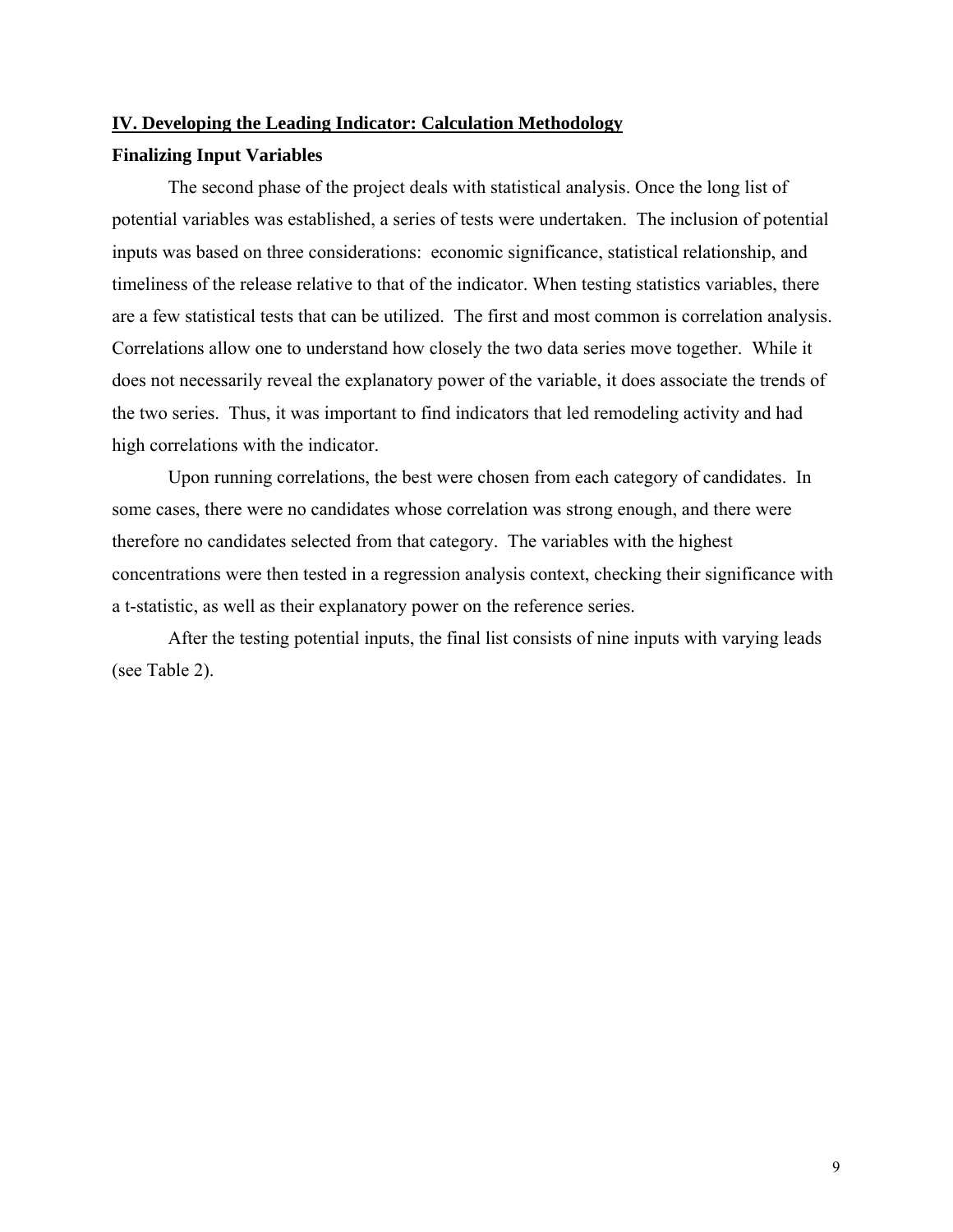| Data Series                  | Mnemonic    | Source            | Data    | Lead             | Definition                                 |
|------------------------------|-------------|-------------------|---------|------------------|--------------------------------------------|
|                              |             |                   | Period  | <b>Time</b>      |                                            |
|                              |             |                   |         |                  |                                            |
| <b>Retail Sales</b>          | Retail      | Department        | 1995Q1- | 1                | Retail Sales at Building Materials Stores  |
|                              |             | of Commerce       | present |                  | and Supply Dealers                         |
| Shipments of Building        | Ship        | U.S. Census       | 1995Q1- | 1                | Shipments of Electrical Appliances, Wood   |
| Materials                    |             |                   | present |                  | Products, and Construction Services        |
| <b>Estimated Residential</b> | Imp         | Department        | 1995Q1- | $\boldsymbol{0}$ | Trended estimate of current residential    |
| Improvement                  |             | of Commerce       | present |                  | improvements spending                      |
| Hours Worked by              | Hour        | Bureau of         | 1995Q1- | $\overline{2}$   | Weekly hourly average                      |
| Remodeling                   |             | Labor             | present |                  |                                            |
| Contractors                  |             | <b>Statistics</b> |         |                  |                                            |
| Pending Home Sales           | <b>PHSI</b> | National          | 2001Q1- | 3                | The index is based on pending sales of     |
| Index                        |             | Association       | present |                  | existing homes, including single-family    |
|                              |             | of Realtors       |         |                  | and condo. A home sale is pending when     |
|                              |             |                   |         |                  | the contract has been signed but the       |
|                              |             |                   |         |                  | transaction has not closed.                |
| <b>Remodeling Market</b>     | <b>RMI</b>  | National          | 2001Q1- | $\overline{4}$   | Aggregate of: Backlog of Work,             |
| Index, Future                |             | Association       | present |                  | Appointment for Proposals, Calls for Bids, |
| Expectations                 |             | of Home           |         |                  | Work scheduled for next 3 months. Index    |
|                              |             | <b>Builders</b>   |         |                  | $2002Q1 = 50$                              |
| Weekly Leading Index         | <b>ECRI</b> | Economic          | 1995Q1- | 3                | Composite index constructed as a weighted  |
|                              |             | Cycle             | present |                  | average of seven key leading economic      |
|                              |             | Research          |         |                  | indicators. Designed to turn down before a |
|                              |             | Institute         |         |                  | recession and up before an expansion.      |
|                              |             |                   |         |                  | Index 1992=100                             |
| Manufacturing Survey         | <b>ISM</b>  | Institute of      | 1995Q1- | $\overline{c}$   | Composite index based on the diffusion     |
| Index                        |             | Supply            | present |                  | index for five indicators; 50+=Economic    |
|                              |             | Management        |         |                  | Expansion                                  |
| Freddie Mac Cash Out         | Refi        | Freddie Mac       | 1995Q1- | $\boldsymbol{0}$ | Total Cash-Out Dollars as a Percentage of  |
| Refinancing Data             |             |                   | present |                  | <b>Aggregate Refinanced Originations</b>   |

|  | Table 2: Detail of new variables for inclusion |  |  |  |  |
|--|------------------------------------------------|--|--|--|--|
|--|------------------------------------------------|--|--|--|--|

*\* Refers to lead over C-50 spending in quarters* 

This collection of indicators incorporates many different aspects of the economy that influence remodeling activity at different periods of time. Moreover, remodeling specific data series that we were hoping to include, such as the RMI, had very high correlation coefficients, confirming the economic intuition about these variables.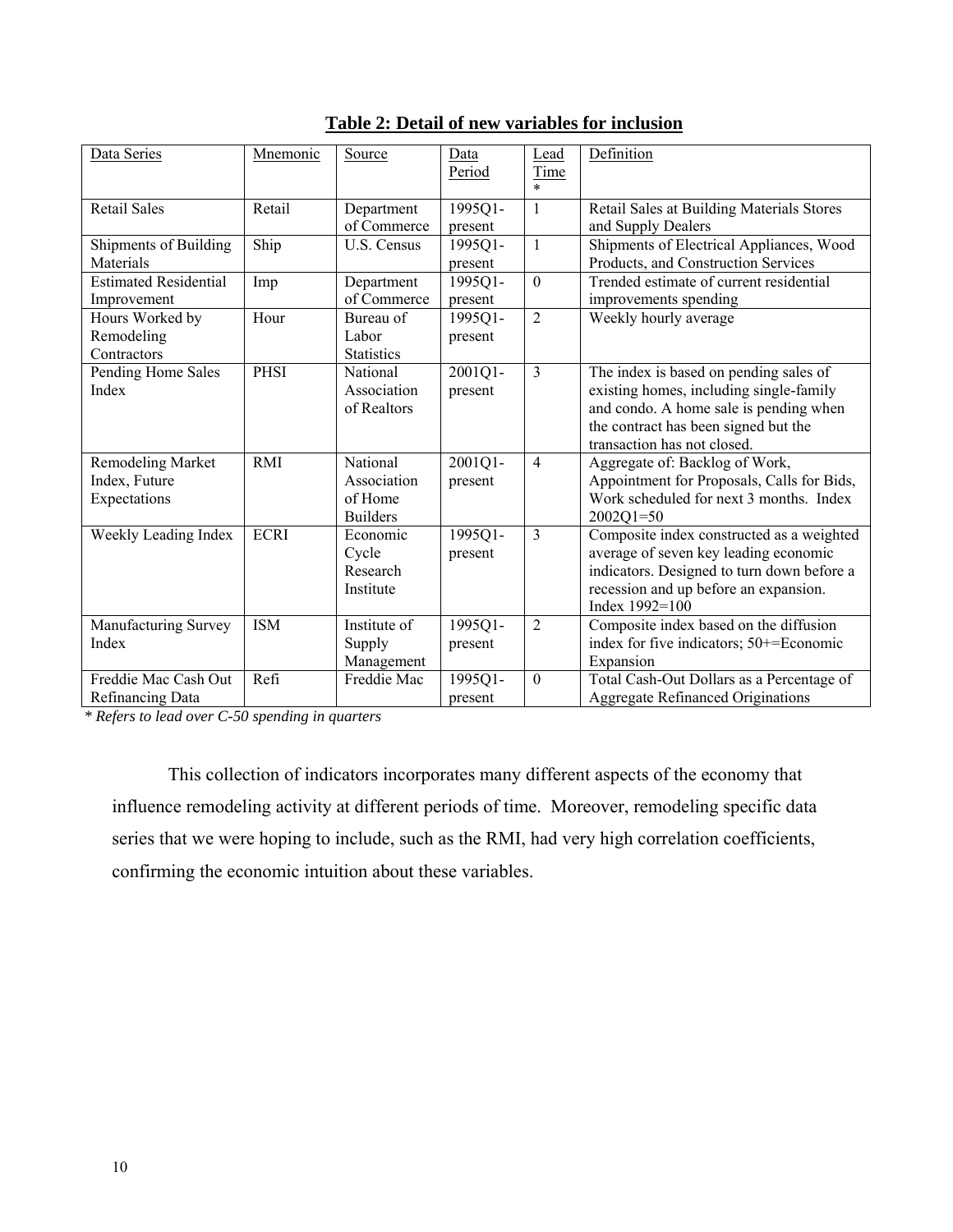|      | <b>Retail</b> | <b>Shipments</b> | Refi | <b>Improvements</b> | Labor | <b>ECRI</b> | <b>ISM</b> | <b>PHSI</b> | <b>RMI</b> |
|------|---------------|------------------|------|---------------------|-------|-------------|------------|-------------|------------|
| t(4) | .195          | .042             | .381 | .056                | .263  | .356        | .109       | .808        | .690       |
| t(3) | .261          | .144             | .499 | .108                | .413  | .421        | .289       | .928        | .602       |
| t(2) | .411          | .283             | .600 | .295                | .445  | .3821       | .416       | .807        | .235       |
| t(1) | .493          | .331             | .646 | .452                | .324  | .240        | .411       | .536        | (.165)     |
| t(0) | .467          | .287             | .649 | .465                | .101  | .079        | .298       | .087        | (.590)     |

**Table 3: Correlation results for final inputs**

From 1995 Q:1 to 2006 Q:4

Note: The notation  $t(\#)$  refers to the number of quarters in which the input series leads to reference series. The bold numbers designate the highest correlation.

### **Calculation Methodology**

Upon choosing the final inputs for the model, the next step was the construction of the model specification. A common approach to developing a leading indicator is to use a vector autoregressive model  $(VAR)$ .<sup>7</sup> However, given the short nature of the time series of some of the input variables, VAR was not an appropriate choice of modeling techniques for this exercise. Instead, the LIRA was computed as a weighted composite of ratios computed from each of the nine input components. The ratios of these inputs are measured as an annual moving fourquarter rate-of-change. Because the raw inputs are measured in different units and therefore not comparable, they were standardized into a four-quarter moving rate of change. Each element was assigned an appropriate weight, and all nine components were integrated into one four-quarter rate of change that constituted the LIRA.

#### **Weighting Methodology**

 $\overline{a}$ 

The method attempts to incorporate the inputs' correlation with remodeling expenditures, while continuing to control for the volatility in the components. The components with a stronger

 $<sup>7</sup>$  A VAR model is an econometric technique that explains the behavior of a variable through the historical trends of</sup> its own lags and also the lags of other variables in the model. Although it has a flexible and theory-free approach, there are also a few shortcomings to the modeling technique that were not ideal for use in the development of the LIRA. For one, all the variables in a VAR model must start at the same time period. Because it was important to include the newer, shorter remodeling-related data series, this limited the time series of data to only a few years, a time period much too short with which to utilize a VAR model correctly. Additionally, most VAR models are estimated using symmetric lags, meaning the same lag length is used for all variables in all equations of the model. Because there were clearly different lag relationships with remodeling activity among the input variables, the use of the VAR model was not appropriate. For a more complete description of VAR modeling techniques and applications, please see: Dua et al. 1999; Moore, Geoffrey 1989 and 1991; and Stock et al. 2001.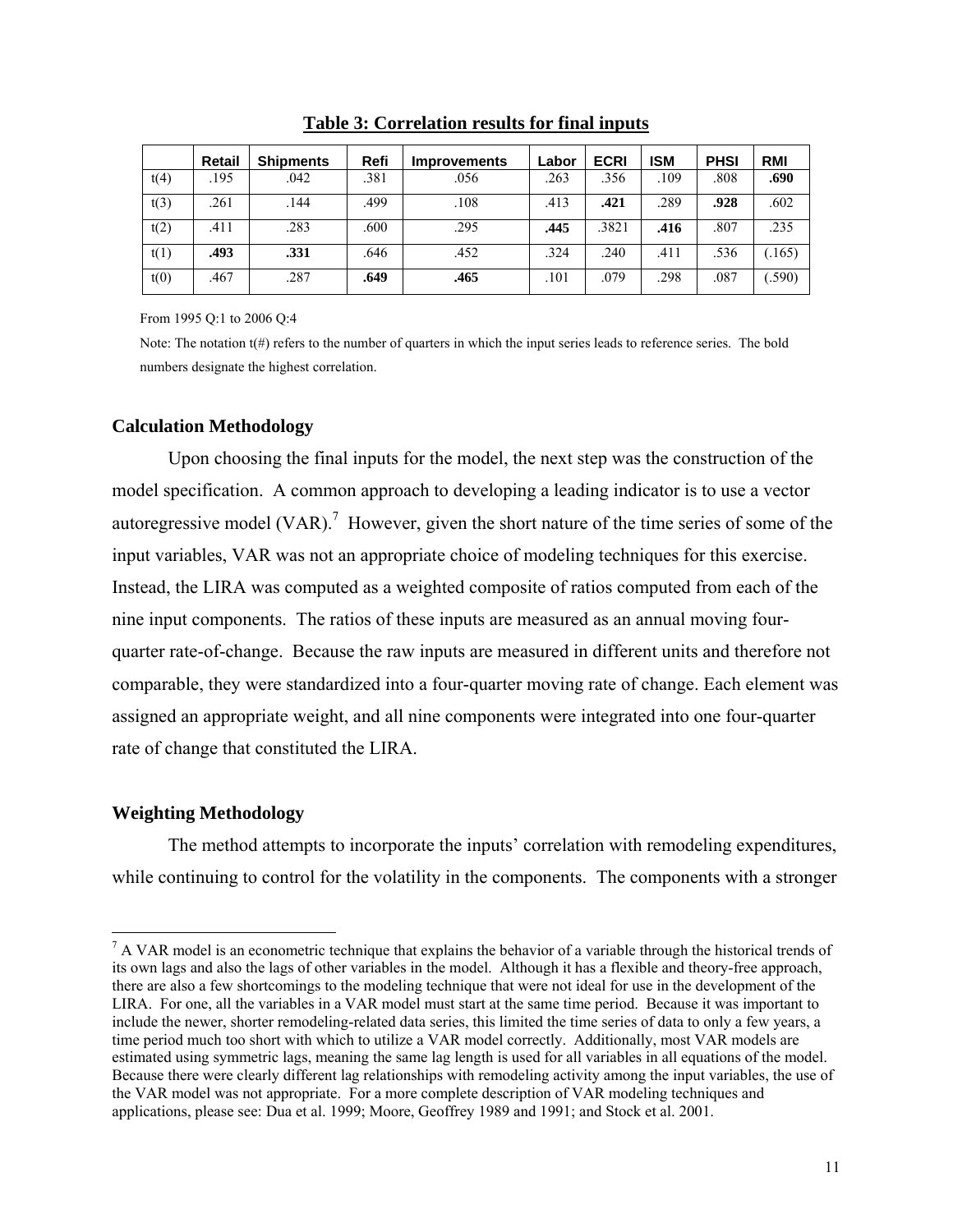correlation with remodeling expenditures therefore have a higher weight in the LIRA estimations. The nine components of the new indicator show a broad range of both correlation to and timing with the C-50 series.

|                                | <b>Improvements</b> | Refi   | Retail | <b>Shipments</b> | <b>ISM</b> | Labor  | <b>ECRI</b> | <b>PHSI</b> | RMI      |
|--------------------------------|---------------------|--------|--------|------------------|------------|--------|-------------|-------------|----------|
|                                | t(0)                | t(0)   | t(1)   | t(1)             | t(2)       | t(2)   | t(3)        | t(3)        | t(4)     |
| Number of Observations         | 44                  | 48     | 48     | 48               | 48         | 48     | 44          | 17          | 17       |
| Average Value                  | 1.06                | 1.10   | 1.08   | 1.03             | 1.01       | .998   | 1.02        | 1.04        | 1.00     |
| <b>Standard Deviation</b>      | 0.087               | 0.052  | 0.031  | 0.046            | 0.096      | 0.009  | 0.028       | 0.067       | 0.083    |
| 1/STD                          | 11.55               | 19.34  | 32.07  | 21.59            | 10.38      | 113.94 | 35.88       | 14.93       | 12.01    |
| Share of sum of 1/STD          | $4\%$               | $7\%$  | 12%    | 8%               | $4\%$      | 42%    | 13%         | $5\%$       | $4\%$    |
| Correlation w/ C-50            | 0.4646              | 0.6499 | 0.4928 | 0.3305           | 0.4156     | 0.445  | 0.4218      | 0.928       | 0.6903   |
| Share of sum of<br>Correlation | 10%                 | 13%    | 10%    | $7\%$            | 9%         | 9%     | 9%          | 19%         | 14%      |
| <b>Final Weight</b>            | 6.93%               | 10.27% | 10.99% | 7.39%            | 6.20%      | 25.57% | 10.96%      | 12.34%      | $9.34\%$ |

#### **Table 4: Summary of Input Weights**

The weight for each indicator is calculated using both the correlation and the inverse of the variation for each component. Each component is weighted by the inverse of its standard deviation, and by its correlation with the reference series. The weight can be expressed in terms of:

$$
\frac{\sum_{wi\,ni}}{\sum_{^ni}=1\,\,w_i}
$$

where w, refers to the average of the inverse of the standard deviation (1/STD) and the share of the correlation coefficients for each element (n). The function for the indicator can be summarized in the formula:

$$
(LIRAt0) = \frac{It0Wt0I + Rt1Wt1R + St1Wt1S + Lt2Wt2L + Et3Wt3E + Mt3Wt3M + Pt3Pt3H + Nt3Wt3N + Ct0Wt30}{\Sigma}WIRSLEMPNC
$$

where  $I =$  improvement estimates;  $R =$  retail sales at building material and supply stores; S=shipments of building materials; L=average hours worked weekly; E=ECRI's weekly leading index; M=ISM's Manufacturing Index; P=pending home sales; N=remodeling market index; and C=cashout measure.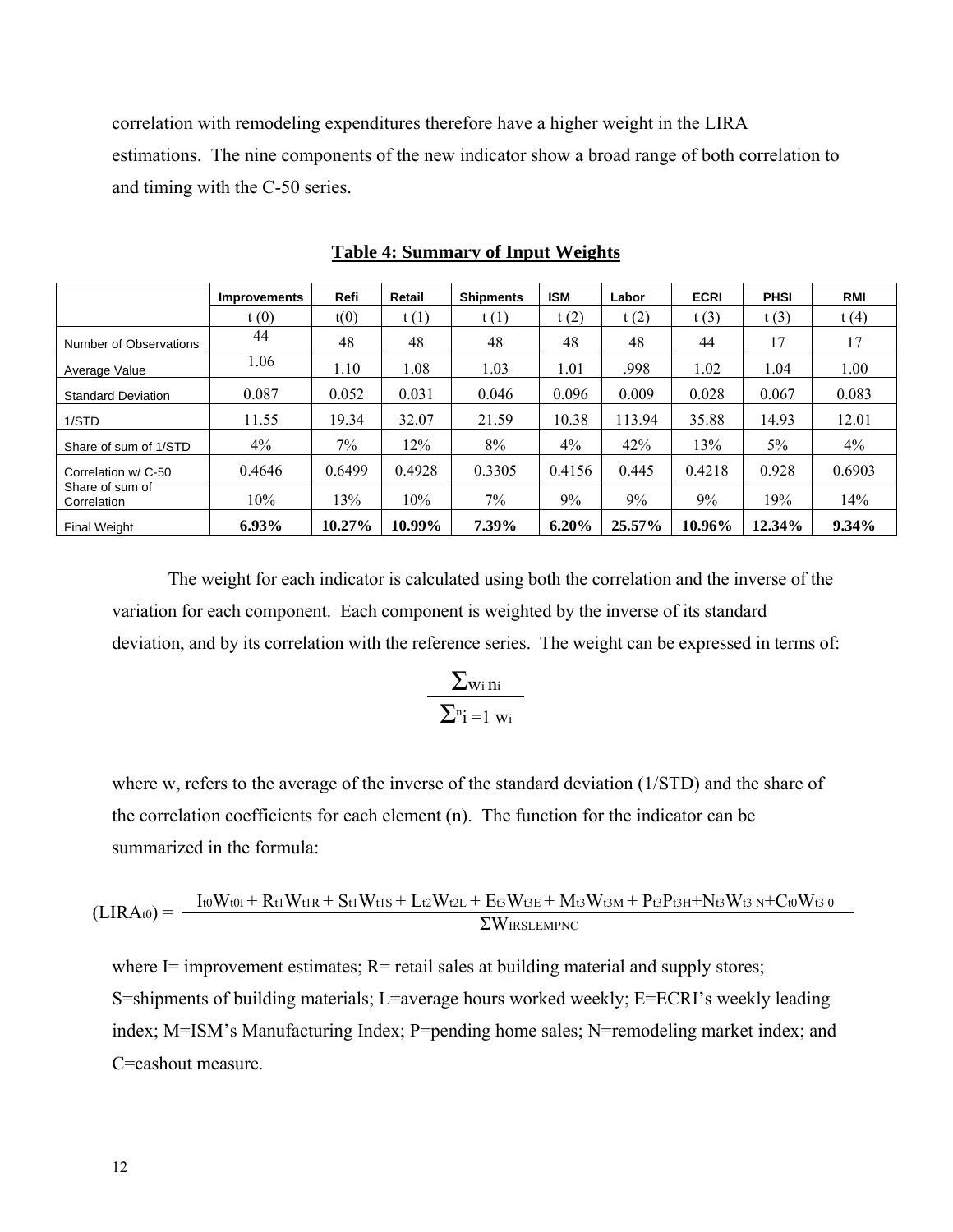### **Final Results and Performance of the LIRA**

The LIRA was tested from the first quarter of 1995 through the fourth quarter of 2006. This is the time period in which the LIRA's calculation included the most input variables $^8$  and had a long enough series to make statistically significant conclusions about its performance. As shown in Figure 2, the LIRA shows a strong relationship with historical homeowner improvement spending.



**Figure 2: Final LIRA and C-50**

During this entire reference period, the correlation of the LIRA with the C-50 is 0.876, suggesting that these nine elements can explain almost 77% of the variation in the reference series (*r2*=0.76.7). While the LIRA still exhibits a cyclical pattern, it does have a smoother and less volatile nature than the C-50 series. The standard deviation of the LIRA series over the entire reference series is 0.025, versus a standard deviation of 0.075 for the C-50 series. Over

<sup>&</sup>lt;sup>8</sup> Two of the time series, PHSI and RMI, did not begin until 2001, and were therefore not included in the LIRA calculation from 1995-2000. The weights for the LIRA before 2001 were restructured accordingly.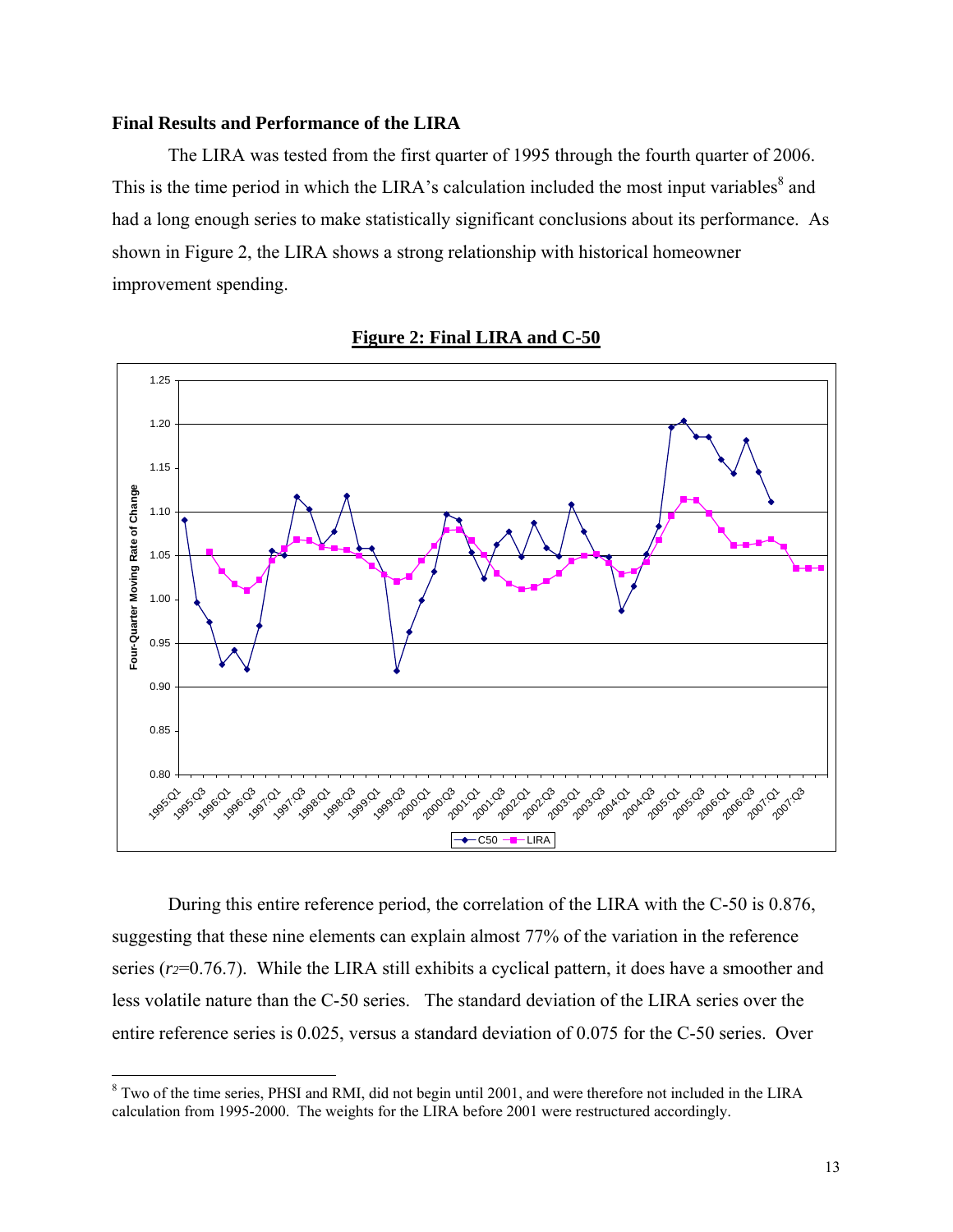the reference period, the average growth rate of the LIRA is 4.98 percent, while the average growth rate of the C-50 series is 6.44 percent.

Of course, the LIRA's main objective is to anticipate turning points in the cycles of home improvement spending. As seen in Figure 2, the LIRA demonstrates similar cyclicality to the C-50 series, albeit without as much volatility. During the time period between the third quarter of 1995 and the end of 2006, expenditures in remodeling reached four cyclical high points; the LIRA anticipated three of the four. Moreover, during this period, remodeling expenditures had four cyclical low points; in all four cases, the LIRA anticipated these contractions.



**Figure 3: Final LIRA, Remodeling Expenditure, and GDP**

The one point in which the LIRA diverges significantly from the C-50 series occurs during the 2001-2002 time period. As a point of reference, Figure 3 plots remodeling expenditures along with the two reference series. The period from 2001 to 2002 was an exceptional time in which the remodeling industry held strong despite a recession in the economy. Because of historically low interest rates and unusually high levels of home price appreciation, the remodeling and new construction industries held strong even though GDP dipped.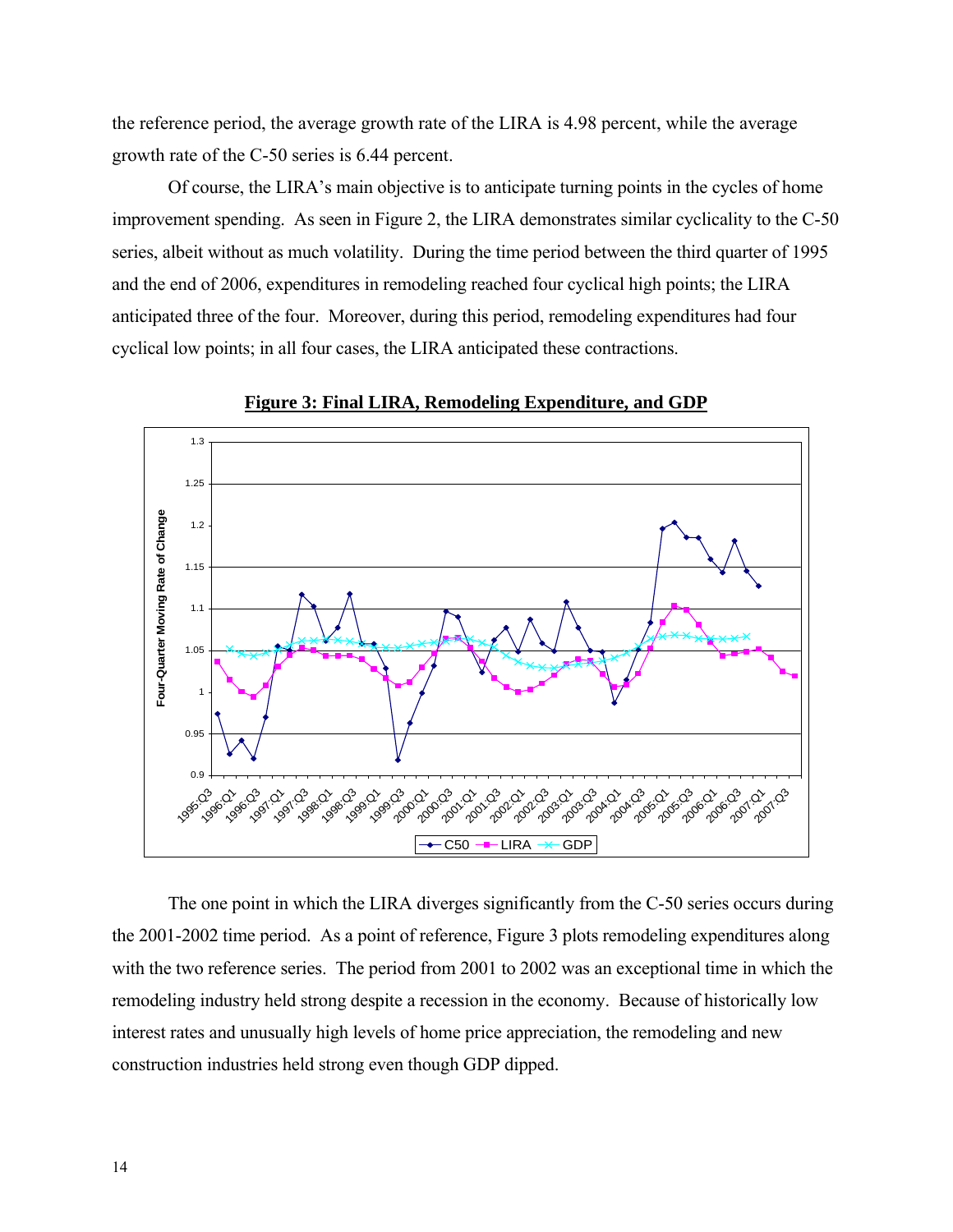As with any new research endeavor, the progression of the LIRA will be carefully monitored. As time passes and more data points are added to the series, more robust statistical tests can be performed. Moreover, future economic upturns and downtowns will allow for further testing of the performance of the LIRA at various points in economic cycles. If need be, minor revisions will be made to the LIRA as a result of new information.

### **V. Conclusion**

The Leading Remodeling Activity Indicator (LIRA) was developed as a measure of nearterm activity in the home remodeling industry. As the first of its kind, its intended purpose is to predict household remodeling spending with a three-quarter horizon. Like any leading indicator, the LIRA's main objective is to anticipate turning points in the industry cycle.

Development of the LIRA took place in two main phases. The first phase consisted of developing a theoretical framework for the indicator and a list of potential candidates for inclusion in the indicator. Candidates were chosen from a broad range of areas that are believed to impact home remodeling activity, including consumer sentiment, general construction and housing-related indicators, and macroeconomic variables.

The second part of the development of the leading indicator was a statistical exercise. Potential candidates were tested using correlation analysis, and the best series in each broad category was chosen. The inputs were then weighted using their relevance to the reference series and their standard deviation. Finally, these inputs were consolidated into a comprehensive growth rate measuring remodeling activity.

The final result is an indicator that does a good job of tracking remodeling activity. The final LIRA has a cyclical nature which coincides well with cycles in the C-50 data. More importantly, the historical series anticipates turning points in this data series well. While the LIRA maintains the same patterns as the reference series, it has a smoother pattern, dulling some of the apparently random volatility that appears in the reference series.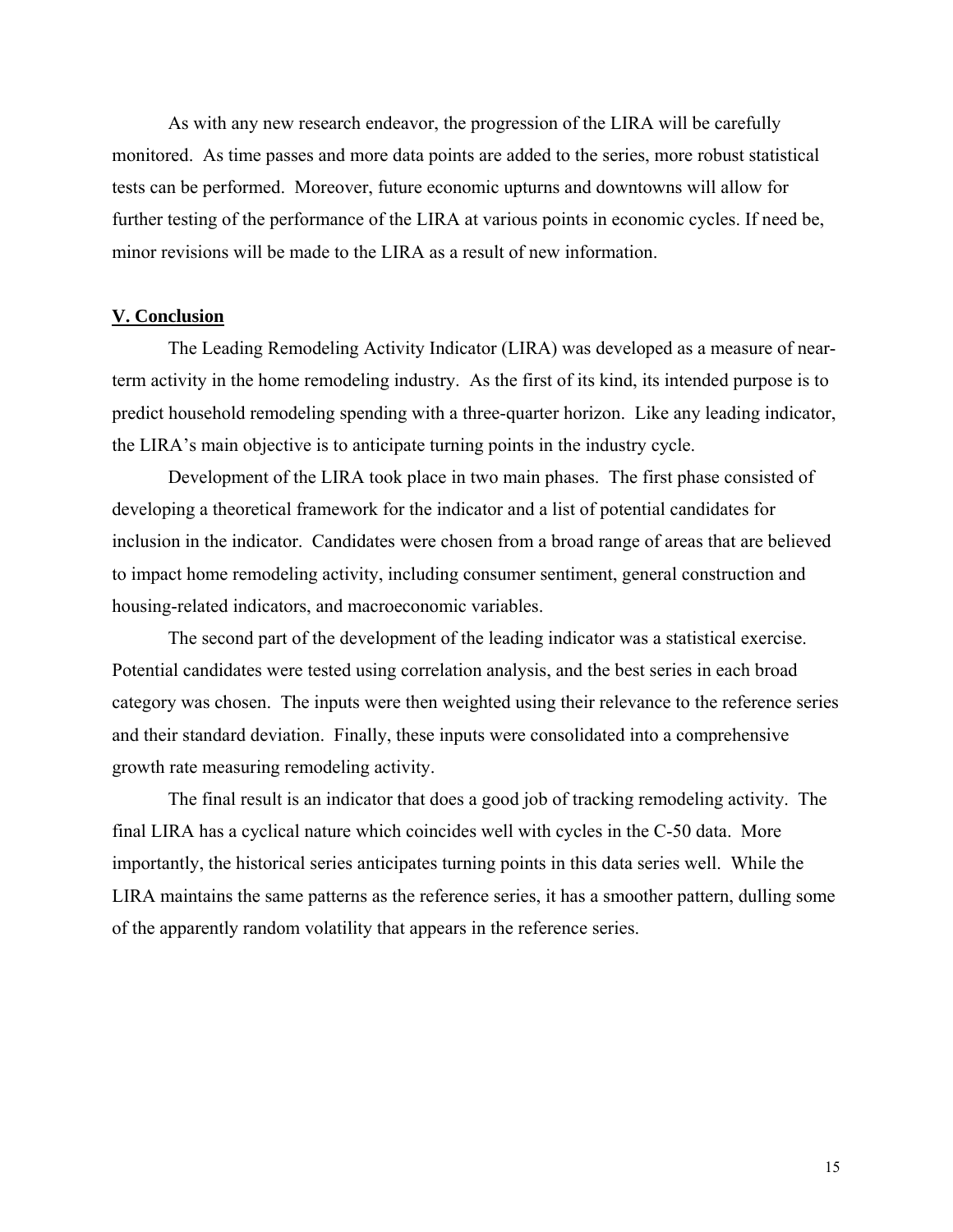### **References**

- Banerji, Anirvan. The Lead Profile and Other Non-Parametric Tools to Evaluate Survey Series as Leading Indicators. 1999. Prepared for the CIRET Conference, New Zealand.
- Canner, G., K. Dynan, and W. Passmore. 2002. Mortgage Refinancing in 2001 and Early 2002. *Federal Reserve Bulletin* (December), pp. 469–481.
- Diebold, Francis X. and Glenn Rudebusch. 1991. Forecasting Output with a Composite Leading Index. *Journal of the American Statistical Association* 86(415): 603-610.
- Dua, Pami, Stephen Miller, and David Smyth. 1999. Using Leading Indicators to Forecast US Home Sales in a Bayesian VAR Framework. Journal of Real Estate Finance and Economics 18(2): 191-205.
- Gordon, Robert. What Caused the Decline In U.S. Business Cycle Volatility? 2005. Prepared for The Conference on the Changing Nature of the Business Cycle. Sidney, Australia.
- Klein, Philip. et al. Analyzing Modern Business Cycles: Essays Honoring Geoffrey H. Moore, 1990. M.E. Sharpe Publishing, Armonk, New York.
- Martin-Guerrero, Alvaro. Home Improvement Finance: Evidence from the 2001 Consumer Practices Survey. 2003. Joint Center for Housing Studies Research Note N03-1, Cambridge, MA.
- Megna, Robert and Qiang Xu. Forecasting the New York State Economy: The Coincident and Leading Indicators Approach. New York Division of the Budget. Albany, New York.
- Moore, Geoffrey. Business Cycles, Inflation, and Forecasting. 1983. National Bureau of Economic Research, Inc. Ballinger Publishing Company, Cambridge, MA.
- Moore, Geoffrey and Kajal Lahiri. 1991. Leading Economic Indicators: New Approaches and Forecasting Records. Cambridge University Press. New York, NY.
- Moore, Geoffrey and Allan Layton. 1989. Leading Indicators for the Service Sector. *Journal of Business and Economic Statistics*. 7(3): 379-386.
- Romer, Christina. 1999. Changes in Business Cycles: Evidence and Explanations. *Journal of Economic Perspectives* 13(1): 55-74.
- The Conference Board. www.conference-board.org. 2005
- Stock, James and Mark Watson. 1990. New Indexes of Coincident and Leading Economic Indicators. *National Bureau of Economic Research Working Paper* No. R1380.
- Stock, James and Mark Watson. 2001. Vector Autoregressions. *Journal of Economic Perspectives* 15(4): 101-115.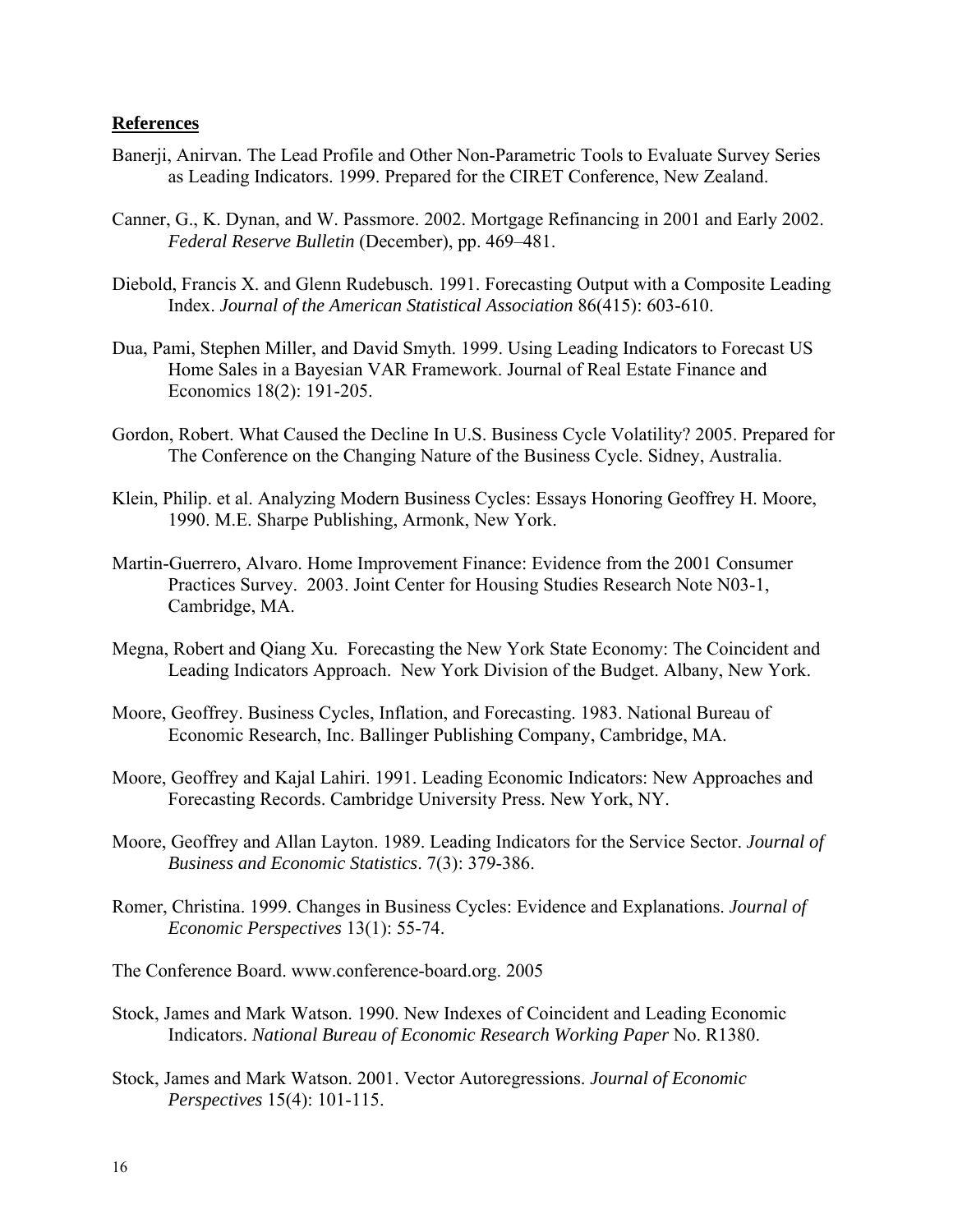Stock, James and Mark Watson. 2003. How Did Leading Indicator Forecasts Perform During the 2001 Recession? Federal Reserve Bank of Richmond *Economic Quarterly* 89(3): 71-89.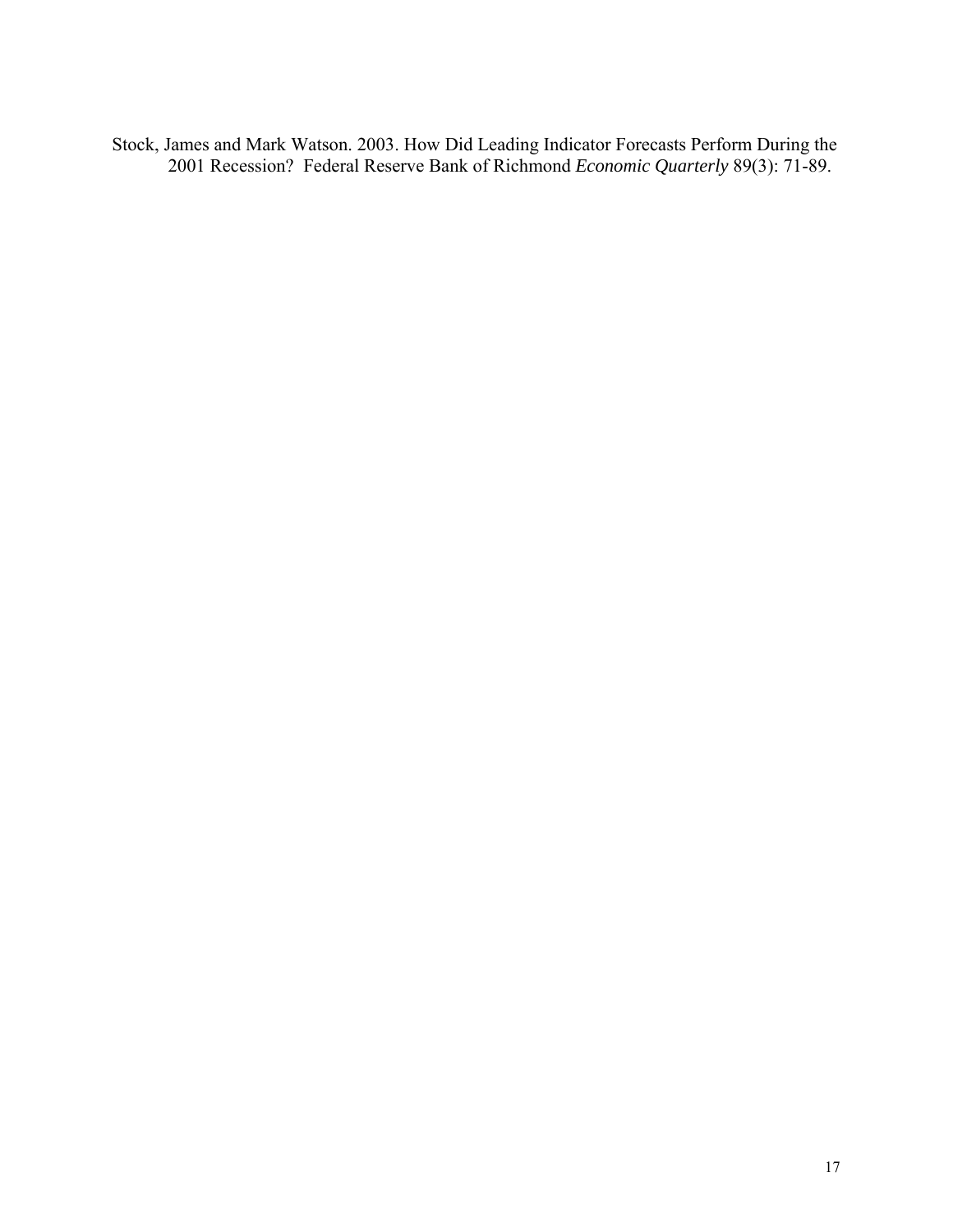|         | <b>Improvements</b> | Refi     | Retail | <b>Shipments</b> | <b>ISM</b><br>Manu | Labor    | <b>ECRI</b><br><b>WLI</b> | <b>PHSI</b> | <b>RMI</b> |
|---------|---------------------|----------|--------|------------------|--------------------|----------|---------------------------|-------------|------------|
|         | t(0)                | t(0)     | t(1)   | t(1)             | t(2)               | t(2)     | t(3)                      | t(3)        | t(4)       |
| 1995:Q1 | 1.0756              | 1.093032 | 1.1258 | 1.0938           | 1.0798             | 1.002557 | 1.0054                    |             |            |
| 1995:Q2 | 1.0195              | 1.095964 | 1.1014 | 1.0565           | 0.9963             | 0.99272  | 1.0087                    |             |            |
| 1995:Q3 | 0.9611              | 1.088249 | 1.0685 | 1.0336           | 0.9187             | 0.989057 | 1.0205                    |             |            |
| 1995:Q4 | 0.9242              | 1.079741 | 1.0451 | 1.0127           | 0.8539             | 0.985841 | 1.0340                    |             |            |
| 1996:Q1 | 0.9199              | 1.070246 | 1.028  | 0.9940           | 0.8245             | 0.986046 | 1.0406                    |             |            |
| 1996:Q2 | 0.9622              | 1.071033 | 1.0378 | 1.0137           | 0.8744             | 0.993711 | 1.0430                    |             |            |
| 1996:Q3 | 1.0732              | 1.079798 | 1.0578 | 1.0212           | 0.9266             | 0.996008 | 1.0400                    |             |            |
| 1996:Q4 | 1.1851              | 1.085852 | 1.0682 | 1.0350           | 1.0149             | 0.997204 | 1.0397                    |             |            |
| 1997:Q1 | 1.2309              | 1.093938 | 1.0794 | 1.0595           | 1.0993             | 0.999282 | 1.0372                    |             |            |
| 1997:Q2 | 1.1942              | 1.098834 | 1.0831 | 1.0552           | 1.1069             | 1.000561 | 1.0458                    |             |            |
| 1997:Q3 | 1.0874              | 1.094036 | 1.0795 | 1.0572           | 1.1227             | 1.005254 | 1.0502                    |             |            |
| 1997:Q4 | 1.0106              | 1.089515 | 1.0784 | 1.0619           | 1.0993             | 1.009058 | 1.0480                    |             |            |
| 1998:Q1 | 0.9959              | 1.080123 | 1.0738 | 1.0612           | 1.0570             | 1.005639 | 1.0532                    |             |            |
| 1998:Q2 | 1.0136              | 1.070184 | 1.0646 | 1.0628           | 1.0141             | 0.996215 | 1.0361                    |             |            |
| 1998:Q3 | 1.0244              | 1.065644 | 1.0586 | 1.0568           | 0.9536             | 0.987069 | 1.0197                    |             |            |
| 1998:Q4 | 0.9964              | 1.061664 | 1.0622 | 1.0427           | 0.9044             | 0.982219 | 1.0097                    |             |            |
| 1999:Q1 | 0.9535              | 1.066617 | 1.0707 | 1.0314           | 0.8983             | 0.982877 | 0.9992                    |             |            |
| 1999:Q2 | 0.9264              | 1.0719   | 1.0806 | 1.0283           | 0.9314             | 0.992841 | 1.0060                    |             |            |
| 1999:Q3 | 0.9796              | 1.083584 | 1.0894 | 1.0289           | 0.9930             | 1.000573 | 1.0213                    |             |            |
| 1999:Q4 | 1.0956              | 1.094113 | 1.092  | 1.0332           | 1.0835             | 1.0047   | 1.0351                    |             |            |
| 2000:Q1 | 1.1948              | 1.103156 | 1.0951 | 1.0463           | 1.1167             | 1.009822 | 1.0362                    |             |            |
| 2000:Q2 | 1.2632              | 1.110538 | 1.0884 | 1.0423           | 1.0967             | 1.009019 | 1.0335                    |             |            |
| 2000:Q3 | 1.2065              | 1.113892 | 1.0731 | 1.0309           | 1.0476             | 1.010557 | 1.0184                    |             |            |
| 2000:Q4 | 1.1019              | 1.117471 | 1.0521 | 1.0113           | 0.9545             | 1.013236 | 0.9934                    |             |            |
| 2001:Q1 | 1.0199              | 1.110487 | 1.0278 | 0.9659           | 0.8739             | 1.014094 | 0.9806                    |             |            |
| 2001:Q2 | 0.9654              | 1.105354 | 1.0257 | 0.9424           | 0.8326             | 1.013351 | 0.9632                    |             |            |

# **Appendix 1: Raw Data to Final Input Variables (4-quarter moving rates of change)**